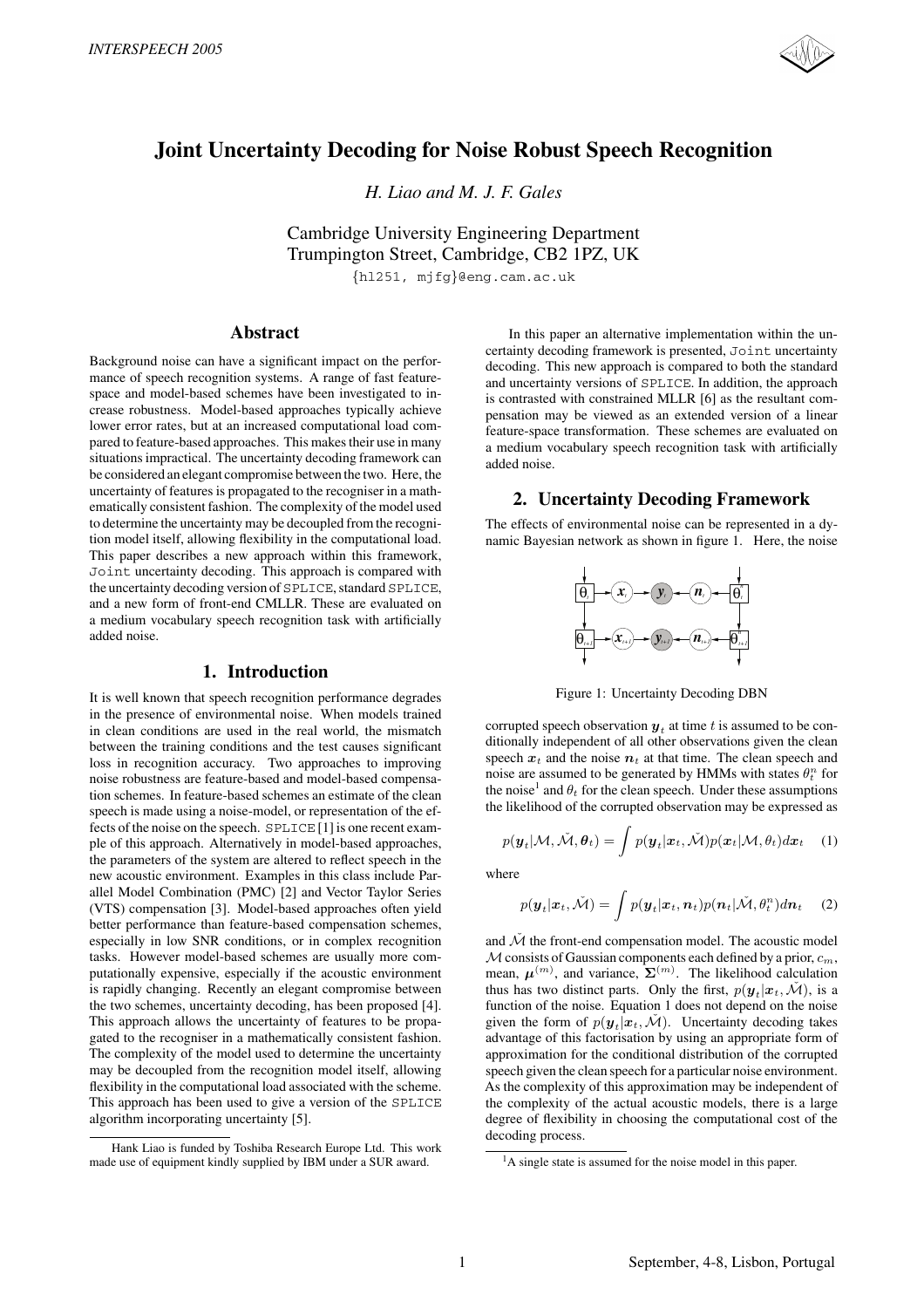An example of using uncertainty decoding is the uncertainty version of SPLICE [5]. An N-component Gaussian Mixture Model (GMM) is used to approximate the conditional distribution. Equation 2 is re-written using Bayes' rule as

$$
p(\boldsymbol{y}_t|\boldsymbol{x}_t, \check{\mathcal{M}}) \approx \frac{\sum_{n=1}^N p(\boldsymbol{x}_t|\boldsymbol{y}_t, \check{s}_n, \check{\mathcal{M}}) p(\boldsymbol{y}_t|\check{s}_n, \check{\mathcal{M}}) \check{c}_n}{p(\boldsymbol{x}_t|\check{\mathcal{M}})} \quad (3)
$$

where the parameters associated with component  $\check{s}_n$ , are the prior  $\check{s}_n$  and  $\check{\chi}_n^{(n)}$  and  $\check{\chi}_n^{(n)}$  and  $\check{\chi}_n^{(n)}$  are mean and unique of diprior,  $\check{c}_n$ , and  $\check{\mu}_i^{(n)}$  and  $\check{\sigma}_i^{(n)}$ , the mean and variance of di-<br>mension *i* of  $(r_i - y_i)$  given the GMM component. Directly mension *i* of  $(x_t - y_t)$  given the GMM component. Directly marginalising this form of conditional distribution is highly complex. Hence the GMM in the denominator is approximated by a single Gaussian component with the parameters  $\bar{\mu}_x$  and  $\bar{\mathbf{\Sigma}}_x$ . This yields the following form of the conditional corrupted speech posterior for a particular front-end component  $\check{s}_n$ 

$$
p(\boldsymbol{y}_t|\boldsymbol{x}_t, \check{\mathcal{M}}, \check{s}_n) = f(\boldsymbol{y}_t, \check{s}_n) \mathcal{N}\big(\boldsymbol{A}^{(n)}\boldsymbol{y}_t + \boldsymbol{b}^{(n)}; \boldsymbol{x}_t, \boldsymbol{\Sigma}_{\mathsf{b}}^{(n)}\big) \tag{4}
$$

where  $f(\mathbf{y}_t, \check{s}_n)$  is only a function of the corrupted observation and uncertainty model component [7] and the diagonal matrix  $A^{(n)}$ , bias vector  $b^{(n)}$  and variance offset  $\Sigma_b^{(n)}$  are given by

$$
a_{ii}^{(n)} = \frac{\bar{\sigma}_{xi}^2}{\bar{\sigma}_{xi}^2 - \check{\sigma}_i^{(n)2}}, \quad \sigma_{bi}^{(n)2} = a_{ii}^{(n)} \check{\sigma}_i^{(n)2}
$$
(5)

$$
b_i^{(n)} = a_{ii}^{(n)} \left( \breve{\mu}_i^{(n)} - \frac{\breve{\sigma}_i^{(n)2}}{\bar{\sigma}_{xi}^2} \bar{\mu}_{xi} \right)
$$
 (6)

for dimension  $i$ . Due to the approximation for the GMM in the denominator of equation 3, the denominator in the estimation of  $a_{ii}^{(n)}$  can go negative. Flooring the denominator term avoids this. To improve the efficiency, rather than summing over all the components, only the most probable component  $\check{s}_n*$  is commonly used, selected by the component posterior

$$
\check{s}_{n^*} = \arg \max_{\check{s}_n} \left( \frac{\check{c}_n p(\boldsymbol{y}_t | \check{s}_n, \check{\mathcal{M}})}{\sum_{i=1}^N \check{c}_i p(\boldsymbol{y}_t | \check{s}_i, \check{\mathcal{M}})} \right) \tag{7}
$$

With this simplification, the overall number of Gaussian evaluations during decoding remains unchanged, and the term  $f(\mathbf{y}_t, \check{s}_n)$  can be ignored since it now does not affect the recognition results. After marginalising over the components, the noise corrupted speech likelihood of equation 1 for state  $\theta_t$ , is given by

$$
p(\boldsymbol{y}_t | \mathcal{M}, \tilde{\mathcal{M}}, \theta_t) \propto \tag{8}
$$
  

$$
\sum_{m \in \theta_t} c_m \mathcal{N}\left(\boldsymbol{A}^{(n^*)} \boldsymbol{y}_t + \boldsymbol{b}^{(n^*)}; \boldsymbol{\mu}^{(m)}, \boldsymbol{\Sigma}^{(m)} + \boldsymbol{\Sigma}_b^{(n^*)}\right)
$$

where the marginalisation of the two Gaussian distributions simplifies to a single Gaussian. One problem is that the cost of applying the variance bias is a function of the complexity of the acoustic model,  $M$ , rather than the uncertainty model,  $\check{M}$ . However for a diagonal variance bias, this cost is small.

#### **3.** Joint **Uncertainty Decoding**

The approach taken in this paper is to again approximate the conditional distribution in equation 2 with a GMM, but use the GMM directly. Now

$$
p(\boldsymbol{y}_t|\boldsymbol{x}_t, \check{\mathcal{M}}) \approx \sum_{n=1}^N P(\check{s}_n|\boldsymbol{x}_t, \check{\mathcal{M}}) p(\boldsymbol{y}_t|\boldsymbol{x}_t, \check{\mathcal{M}}, \check{s}_n) \qquad (9)
$$

With this form of the conditional, two main issues arise: the component posterior  $P(\check{s}_n|\boldsymbol{x}_t,\check{\mathcal{M}})$  is a function of the clean speech, not the corrupted observation; and the form that the component compensation parameters  $p(\mathbf{y}_t|\mathbf{x}_t, \check{s}_n, \mathcal{M})$  should take.

In this work a simple approximation is used for the component posterior given the "clean" speech. Here

$$
P(\check{s}_n|\boldsymbol{x}_t, \check{\mathcal{M}}) \approx P(\check{s}_n|\boldsymbol{y}_t, \check{\mathcal{M}})
$$
 (10)

where the model  $\check{\mathcal{M}}$  is now matched to the test condition rather than the clean speech. This decouples the front-end distribution from being dependent on the acoustic model through the clean speech variable  $x_t$ . However, the conditional distribution may change significantly over the clean speech integral. Thus using the same front-end distribution for every clean acoustic model Gaussian is not optimal.

The parameters of the conditional distribution given the front-end model component,  $\check{s}_n$ , are determined from the joint distribution of the clean and corrupted speech. This joint distribution is assumed to be Gaussian, hence for component  $\check{s}_n$ 

$$
\left[\begin{array}{c}\boldsymbol{x}_t\\\boldsymbol{y}_t\end{array}\right] \sim \mathcal{N}\left(\left[\begin{array}{c}\boldsymbol{\mu}_x^{(n)}\\\boldsymbol{\mu}_y^{(n)}\end{array}\right],\left[\begin{array}{cc}\boldsymbol{\Sigma}_x^{(n)}&\boldsymbol{\Sigma}_{xy}^{(n)}\\ \boldsymbol{\Sigma}_{yx}^{(n)}&\boldsymbol{\Sigma}_y^{(n)}\end{array}\right]\right) \qquad (11)
$$

The conditional distribution will therefore also be Gaussian. When this form is used in the uncertainty decoding framework, the conditional likelihood of the corrupted speech observation has the same form as equation 4, but the parameters are now given by

$$
A^{(n)} = \sum_{x}^{(n)} \sum_{yx}^{(n)-1}
$$
  
\n
$$
b^{(n)} = \mu_x^{(n)} - A^{(n)} \mu_y^{(n)}
$$
  
\n
$$
\sum_{b}^{(n)} = A^{(n)} \sum_{y}^{(n)} A^{(n)T} - \sum_{x}^{(n)}
$$
\n(12)

and the normalisation term  $f(\mathbf{y}_t, \check{s}_n)$  is simply  $|\mathbf{A}^{(n)}|$ . As the form of the conditional distribution is the same as that of SPLICE the final decoding likelihood, again using only the component with the largest posterior, has the same form as equation 8. However, in contrast to SPLICE where the form of the bias vector, given in equation 5, means that the variance bias term and the feature transform are diagonal, the transform and bias for Joint may be full. Though a full transformation of the features may be efficiently applied, the resultant covariance matrix for *every* component in the decoding system will be full. This will dramatically increase the computational load. The variance bias,  $\Sigma_{\text{b}}^{(n)}$ , may be restricted to be diagonal, or block-diagonal, by requiring that each block of the joint covariance matrix in equation 11 is diagonal, or block-diagonal.

It is interesting to compare this form of uncertainty decoding with SPLICE. In SPLICE the denominator in equation 3 is approximated by a single Gaussian component. This simplified the marginalisation, but requires the setting of a floor on the transform scaling to ensure that the variance was positive definite. In contrast the Joint distribution does not require this approximation, but assumes that the posteriors of the clean data can be approximated by the posteriors of the corrupted speech. It is also possible to relate the two forms of compensation parameters. For example the variance for the SPLICE scheme may be expressed in terms of the joint distribution parameters in equation 11 as

$$
\check{\boldsymbol{\Sigma}}^{(n)} = \boldsymbol{\Sigma}_y^{(n)} + \boldsymbol{\Sigma}_x^{(n)} - \boldsymbol{\Sigma}_{xy}^{(n)} - \boldsymbol{\Sigma}_{yx}^{(n)}
$$
(13)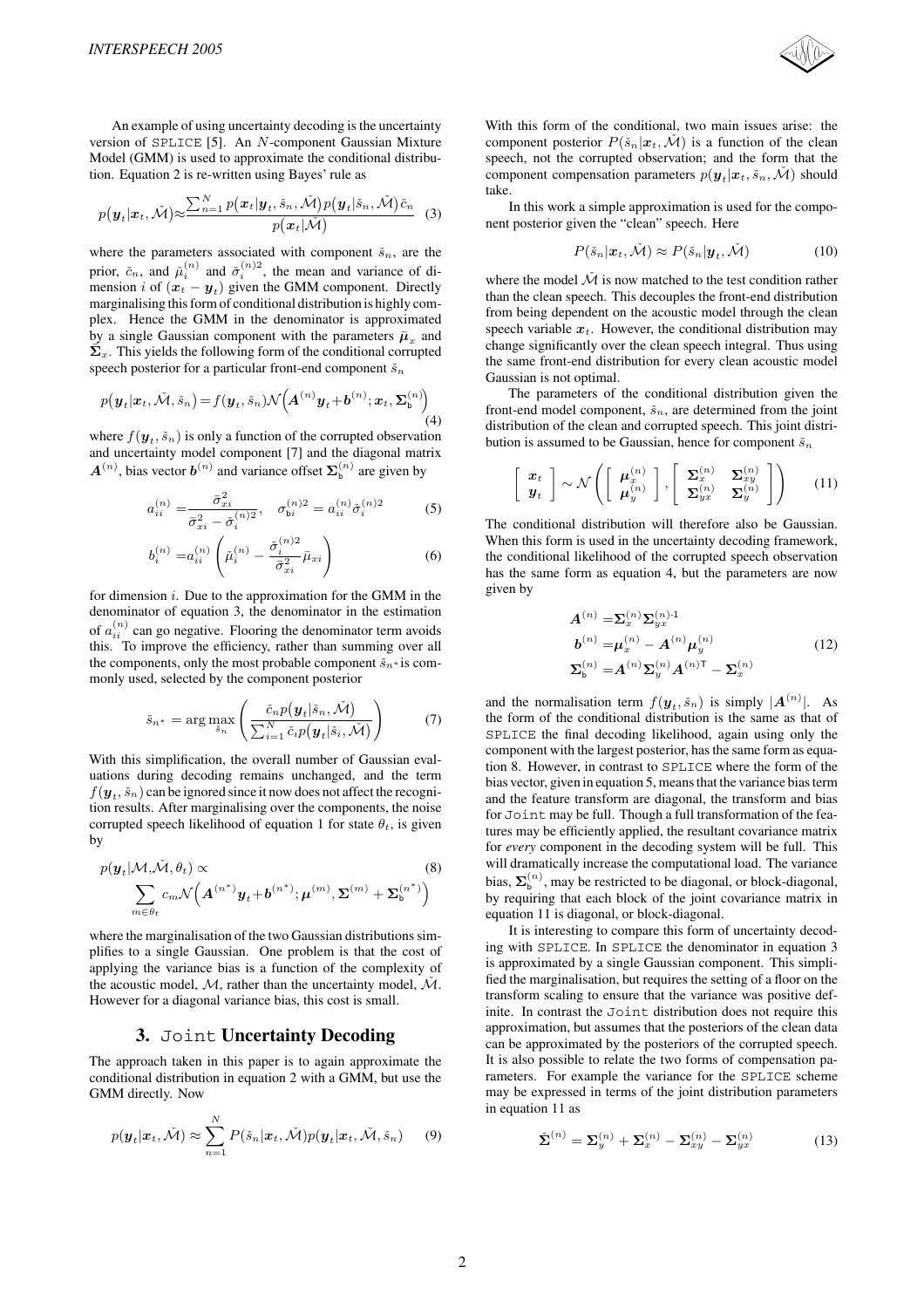

# **4. Model-based Uncertainty Decoding**

It is interesting to note that the final likelihood expression for both the SPLICE and Joint uncertainty decoding, equation 8, is similar to constrained MLLR [6]. The standard form of the CMLLR likelihood calculation is given by

$$
p(\boldsymbol{y}_t|\boldsymbol{\theta}_t, \mathcal{M}, \check{\mathcal{M}}) = \sum_{m \in \theta_t} c_m |\boldsymbol{A}^{(r_m)}| \mathcal{N}\left(\boldsymbol{A}^{(r_m)}\boldsymbol{y}_t + \boldsymbol{b}^{(r_m)}; \boldsymbol{\mu}^{(m)}, \boldsymbol{\Sigma}^{(m)}\right)
$$

where  $r_m$  indicates the transform-class that acoustic model component m is assigned to and  $\check{M}$  now denotes the model compensation parameters. There are some interesting differences between the uncertainty decoding, equation 8, and equation 14. First, the transform is estimated using the differences between the clean speech and noise corrupted speech, rather than maximum likelihood training. Second, there is a bias applied on the variances. This increases the compensation cost, but can yield improved recognition performance in noise, as discussed in section 6. The final difference is that the transform is determined by the component with the greatest posterior in the front-end. CM-LLR is normally implemented by associating transforms with components of the system. The first two differences are fundamental to the different forms of compensation. The final difference motivates a modification to both the CMLLR scheme and the Joint uncertainty decoding scheme.

Instead of estimating joint distributions and transforms per region of the acoustic space partitioned by a front-end GMM, they could be trained for each transform class in a similar fashion to CMLLR. For example, rather than estimate  $\Sigma_{x,y}$  for a component  $\check{s}_n$ , it is found for each transform class  $r_m$ 

$$
\Sigma_{xy}^{(r_m)} = \frac{\sum_{m \in r_m} \gamma_m(t) x_t y_t^{\mathsf{T}}}{\sum_{m \in r_m} \gamma_m(t)} - \mu_x^{(r_m)} \mu_y^{(r_m) \mathsf{T}}
$$
(15)

where  $\gamma_m(t)$  is the component posterior at time instance t. The joint mean,  $[\mu_x^{(r_m)} \mu_y^{(r_m)}]^\top$ , and other covariance terms can<br>be similarly obtained. It is now possible to estimate a Joint be similarly obtained. It is now possible to estimate a Joint uncertainty decoding transform for each transform class. This has the advantage that the posterior approximation in equation 10 is unnecessary. Also, for standard uncertainty decoding, as the front-end component changes, a new variance bias must be applied to each acoustic model component. This is not necessary in this transform class approach. However the disadvantage, in the same fashion as CMLLR, is that at each time instance multiple transformed feature-spaces are required, each with a different normalisation term  $|\mathbf{A}^{(r_m)}|$ . This approach will be referred to as model-based Joint uncertainty decoding.

### **5. Front-end CMLLR**

As it is useful to compare the uncertainty decoding schemes to approaches such as CMLLR, CMLLR can be modified to use a GMM front-end selection process. This is simply achieved by associating a single CMLLR transform with each front-end component  $\check{s}_n$ . These transforms can be estimated using a slightly modified version of the training algorithm described in [6]. For example, to accumulate the sufficient statistic  $\mathbf{G}^{(in)}$  the accumulation is modified to

$$
\mathbf{G}^{(in)} = \sum_{t,m} \frac{P(\check{s}_n | \mathbf{y}_t, \check{\mathcal{M}})}{\sigma_i^{(m)2}} \gamma_m(t) \zeta_t \zeta_t^{\mathsf{T}}
$$
(16)

where  $\zeta_t$  is the extended observation vector  $\begin{bmatrix} 1 & y_t^T \end{bmatrix}^T$ . A similar expression can be obtained for  $\mathbf{k}^{(in)}$ . Compared to standard CMLLR this has the advantage that only a single transform is active at each time instance. This form of transform will be referred to as Front-end CMLLR (FE-CMLLR).

### **6. Results**

This section describes preliminary results comparing the various schemes described in this paper. For this work, noise was artificially added to a medium vocabulary speech recognition task, the 1000 word Resource Management (RM) database. Operations Room noise from the NOISEX-92 database was added at the waveform level. Though this task is artificial and is expected to yield better performance than would be obtained on realistic data, it allows a comparison of the various techniques in a highly controlled fashion. RM was used as a speaker independent task which consists of 109 training speakers reading 3990 sentences of prompted script totalling 3.8 hours. All results are quoted as an average of three of the four available test sets, Feb'89, Oct'89 and Feb'91. This gives a total of 30 test speakers and 900 utterances. State-clustered triphone models were built using the standard RM recipe in the alpha version of HTK 3.3. The standard front-end, MFCC plus normalised energy with delta and delta-delta parameters, were used for all experiments. A range of noise SNRs from 32 dB to 8 dB were examined, however the results are only quoted at 20 dB SNR. For further details of other SNRs see [7].

The RM database was selected for evaluation, rather than, for example, the small vocabulary AURORA digit string recognition task, because uncertainty decoding is expected to be more important on more complex tasks. To verify the performance of the SPLICE implementations, both standard and with uncertainty, the code was run onAURORA giving similar performance to that in [5], where only relatively small gains from uncertainty decoding were obtained.

The GMMs for the front-end uncertainty models were trained using iterative mixture splitting on the clean speech data. The compensation parameters, either those associated with uncertainty decoding or the CMLLR transforms, were estimated using stereo data for the specific noise condition. This allows the techniques to be assessed without having to consider inaccuracies that result from the noise estimation process, or approximations in the mismatch function. In practical situations the compensation parameters can be estimated using PMC or VTS style schemes. This is discussed in more detail in [7].

#### **6.1. Feature-based Compensation**

Initially feature-based compensation was evaluated. All these schemes use a GMM in the front-end to determine the appropriate component for the compensation scheme. Only diagonal versions of the FE-CMLLR and Joint schemes were assessed.

| System          | With        | # Front-end Components |      |      |      |
|-----------------|-------------|------------------------|------|------|------|
|                 | Uncertainty |                        |      |      | 256  |
| Clean           |             | 33.2                   |      |      |      |
| <b>SPLICE</b>   | No          | 24.6                   | 20.7 | 17.0 | 12.3 |
| <b>FE-CMLLR</b> |             | 16.3                   | 15.3 | 12.8 | 13.5 |
| SPLICE          | Yes         | 11.4                   | 12.4 | 12.2 | 9.9  |
| Joint           |             | 10.7                   | 9.2  | 9.8  | 8.2  |
| Matched         |             | 7.2                    |      |      |      |

Table 1: Feature-based compensation WER (%) at 20 dB SNR